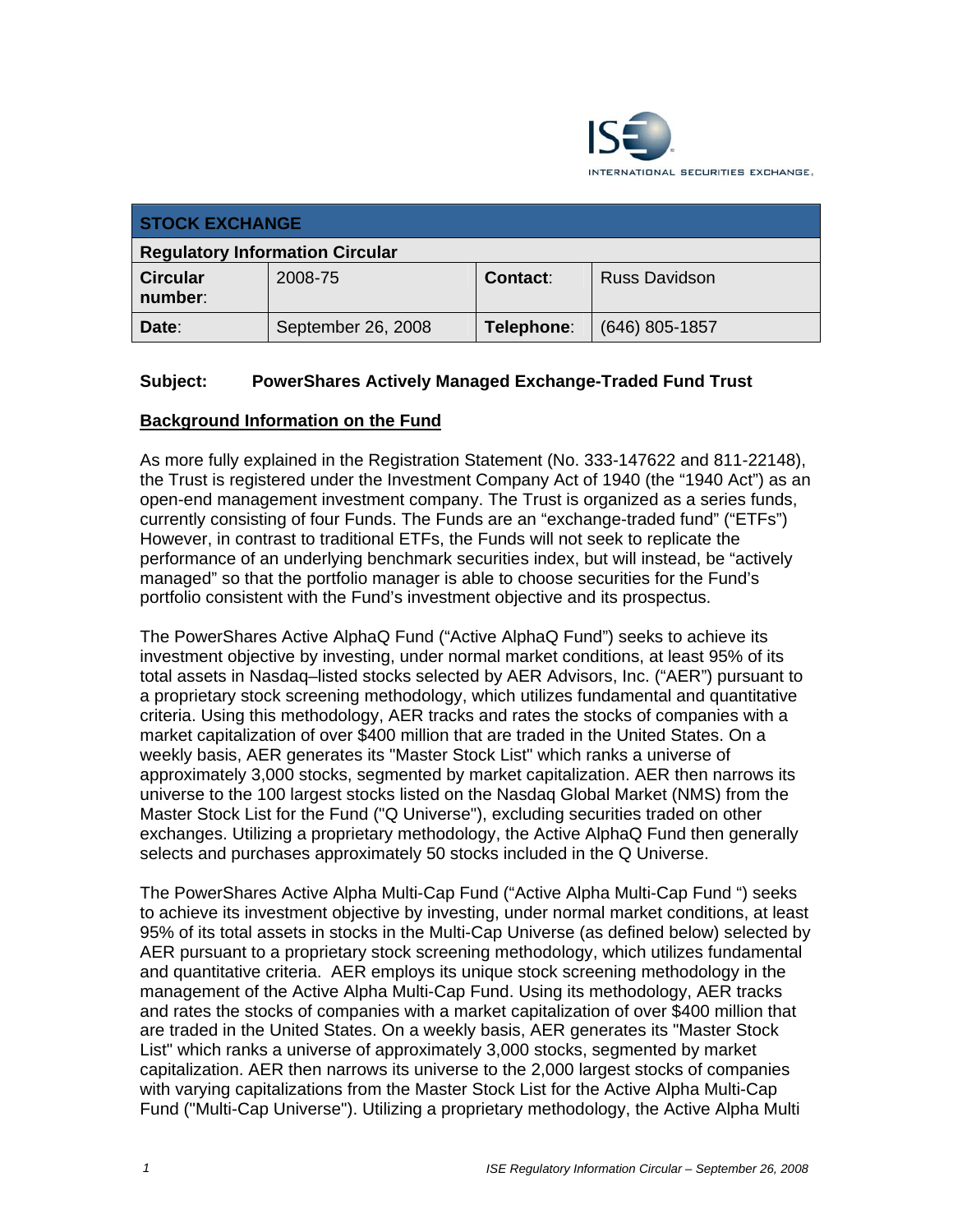Cap Fund then generally selects and purchases approximately 50 stocks from the Multi Cap Universe.

The PowerShares Active Mega Cap Fund ("Active Mega Cap Fund") seeks to achieve its investment objective by investing, under normal market conditions, at least 80% of its assets in a portfolio of equity securities of mega-capitalization companies. The 80% investment policy is non-fundamental and requires 60 days' prior written notice to shareholders before it can be changed. The principal type of equity securities purchased by the Active Mega Cap Fund is common stock. The Active Mega Cap Fund considers a company to be a mega-capitalization company if it has a market capitalization, at the time of purchase, equal to or greater than the market capitalization of the smallest company in the Russell Top 200 ® Index (Active Mega Cap Fund's "Benchmark Index"). The Active Mega Cap Fund uses a universe of securities that are selected using the Benchmark Index as a guide in structuring and selecting its investments, but will invest in securities included in the Benchmark Index as well as securities not included in the Benchmark Index.

The PowerShares Active Low Duration Fund ("Active Low Duration Fund") seeks to meet its investment objective by investing, under normal market conditions, at least 80% of its assets in a portfolio of U.S. government, corporate and agency debt securities. The 80% investment policy noted above is non-fundamental and requires 60 days' prior written notice to shareholders before it can be changed. The Active Low Duration Fund seeks to outperform its benchmark, the Lehman Brothers 1–3 Year U.S. Treasury Index, through an analysis of a variety of specific factors affecting the return on investments relative to the benchmark, and by applying an actively managed portfolio construction and security selection total return strategy. The Active Low Duration Fund will allocate its investments between U.S. government, corporate and agency debt securities based on current market conditions. In constructing the Active Low Duration Fund 's portfolio, Invesco Institutional (N.A.), Inc. ("Invesco Institutional"), the Active Low Duration Fund's sub-adviser, will consider macro-economic and sector level factors such as economic or political conditions and monetary policy, as well as issuer specific factors such as cash flow coverage, revenue growth, stable or improving credit ratings and business margin improvement. Invesco Institutional focuses on securities that it believes have favorable prospects for exceeding the benchmark's returns. In implementing its investment strategy, the Active Low Duration Fund may invest without limitation in derivative instruments, although initially the Active Low Duration Fund does not expect to utilize derivatives. Derivative instruments that the Active Low Duration Fund may invest in include, but are not limited to, swaps, including interest rate, total return and credit default swaps, put options, call options, interest rate futures and futures contracts and options on future contracts.

Invesco PowerShares Capital Management LLC ("Adviser") will serve as the investment adviser to the Funds. AER is the investment Sub-Adviser for the Active AlphaQ Fund and Active Alpha Multi-Cap Fund. Invesco Institutional is the investment Sub-Adviser for the Active Mega Cap Fund and Active Low Duration Fund. Invesco Aim Distributors, Inc. (the "Distributor") will be the distributor for the Funds'. The Bank of New York ("BONY") will be the administrator (the "Administrator"), custodian (the "Custodian"), transfer agent (the "Transfer Agent"), and PricewaterhouseCoopers LLP will be the Funds' accounting agent ("Fund Accounting Agent").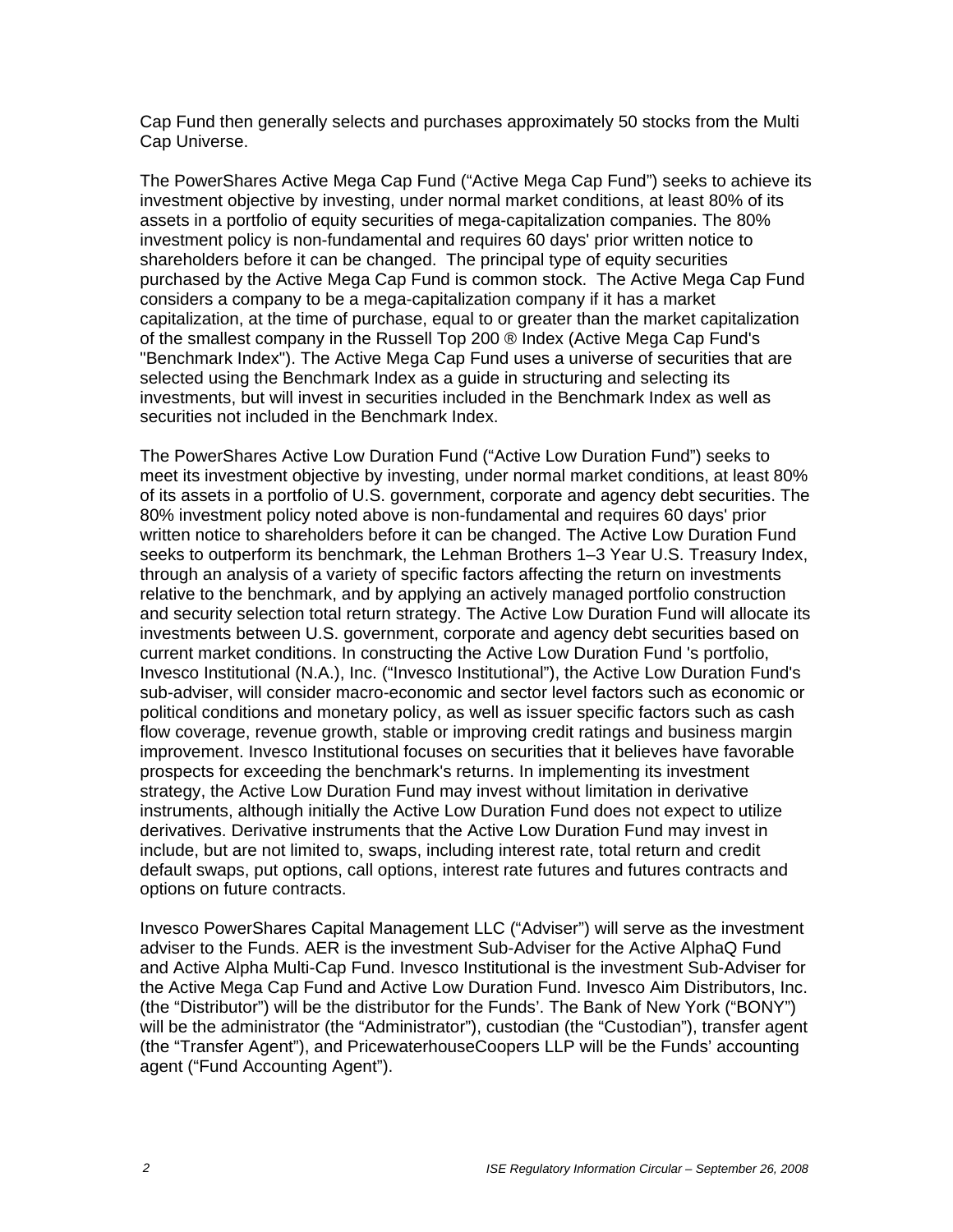As described more fully in the Trust's Prospectus and Statement of Additional Information ("SAI"), the Fund issues and redeems Shares at their net asset value ("NAV") only in large blocks of 50,000 Shares (each block of 50,000 Shares called a "Creation Unit"), in exchange for cash (the "Cash Payment"). Shares of the Fund will trade at market prices that may differ from the NAV. Shares of the Fund are redeemable only in Creation Units in exchange for cash. Except when aggregated in Creation Units, the Shares may not be redeemed with the Trust.

The Trust's registration statement describes the various fees and expenses for the Funds' Shares. For a more complete description of the Fund and the Index, visit www.powershares.com.

## **Disclosure of Portfolio Holdings**

Unlike traditional ETFs that are not required to provide daily portfolio disclosure, the Funds will prior to the opening each business day, make publicly available on their website, www.poweshares.com, a file of all the portfolio securities and other assets held by each Fund and the quantities thereof, as of the close of business on the prior business day, reflecting all securities bought and sold on such prior business day. This information will be available to investors and market participants accessing the Funds' website and will form the basis for each Funds calculation of NAV as of the close of regular trading on the NYSE Arca's Core Trading Session (normally 4:00 p.m. Eastern Time).

## **Portfolio Indicative Value**

The NYSE Arca will disseminate, at least every 15 seconds, through the facilities of the Consolidated Tape Association, an estimated value for the Fund's on a per-Share basis (the "Portfolio Indicative Value"). The Portfolio Indicative Value is designed to provide investors with a reference value which can be used in connection with other related market information.

The NYSE Arca does not guarantee the accuracy or completeness of the Portfolio Indicative Value. The Portfolio Indicative Value is determined by dividing the "Estimated Fund Value" as of the time of the calculation by the total Shares outstanding. "Estimated Fund Value" is the sum of the estimated amount of cash held in the Fund's portfolio, the estimated value of the securities held in the Fund's portfolio and the estimated amount of accrued interest, minus the estimated amount of liabilities.

The Portfolio Indicative Value on a per-Share basis disseminated should not be viewed as a real time update of the NAV, which is calculated only once a day.

# **Other Information about the Fund**

Dividends from net investment income, if any, are declared and paid annually by each Fund, except with regard to Active Low Duration Fund, for which dividends from net investment income, if any, are declared and paid monthly. Distributions of net realized securities gains, if any, generally are declared and paid once a year, but the Trust may make distributions on a more frequent basis. The Trust reserves the right to declare special distributions if, in its reasonable discretion, such action is necessary or advisable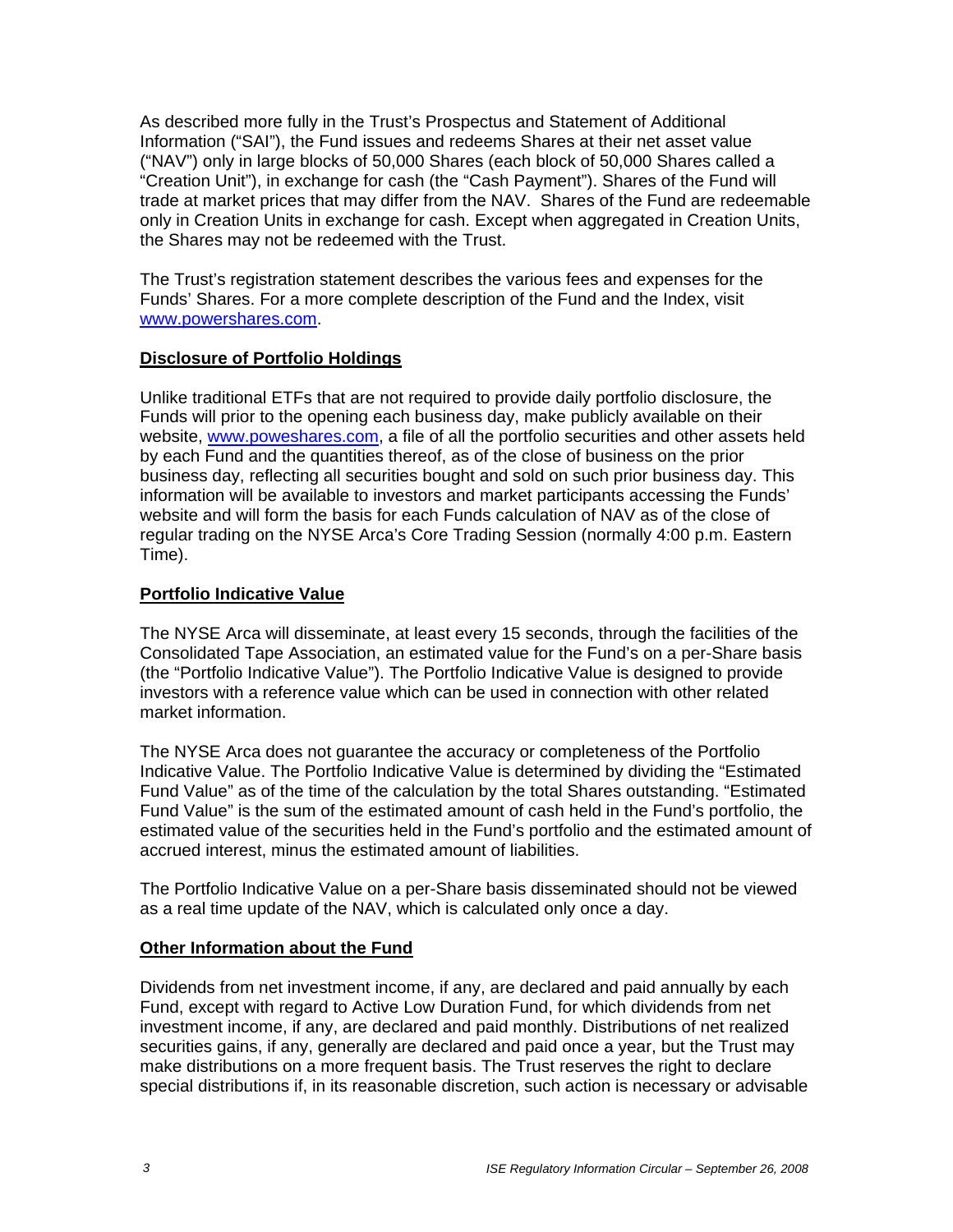to preserve the status of each Fund as a RIC or to avoid imposition of income or excise taxes on undistributed income.

The Depository Trust Company ("DTC") will serve as securities depository for the Shares, which may be held only in book-entry form; stock certificates will not be issued. DTC, or its nominee, is the record or registered owner of all outstanding Shares.

BONY calculates each Fund's NAV at the close of regular trading (normally 4:00 p.m., Eastern time) every day the NYSE is open, provided that U.S. fixed-income assets may be valued as of the announced closing time for trading in fixed-income instruments on any day that the Securities Industry and Financial Markets Association announces an early closing time. NAV is calculated by deducting all of the Fund's liabilities from the total value of its assets and dividing the result by the number of Shares outstanding, rounding to the nearest cent. All valuations are subject to review by the Trust's Board of Trustees or its delegate. The NAV is available from the Trust.

#### **Purchases and Redemptions in Creation Unit Size**

Equity Electronic Access Members ("Equity EAMs") are hereby informed that procedures for purchases and redemptions of Shares in Creation Units are described in the Trust's Prospectus and SAI and that Shares are not individually redeemable but are redeemable only in Creation Unit aggregations or multiples thereof.

The Trust's Prospectus and SAI describe additional procedures and requirements that apply to the creation and redemption of Shares.

### **Principal Risks**

Interested persons are referred to the Trust's Prospectus for a completed description of risks associated with an investment in the Shares. As noted in the Prospectus, the Shares may trade at market prices that may differ from their NAV. The NAV of the Shares will fluctuate with changes in the market value of the Fund's holdings. The market prices of the Shares will fluctuate in accordance with changes in NAV as well as the supply and demand for the Shares.

#### **Exchange Rules Applicable to Trading in the Shares**

The Shares are considered equity securities, thus rendering trading in the Shares subject to the Exchange's existing rules governing the trading of equity securities.

#### **Trading Hours**

The Shares will trade on ISE between 9:00 a.m. and 4:00 p.m. ET.

Equity EAMs trading the Shares during the Pre-Market Session are exposed to the risk of the lack of the calculation or dissemination of underlying index value or intraday indicative value ("IIV"). For certain derivative securities products, an updated underlying index value or IIV may not be calculated or publicly disseminated in the Pre-Market hours. Since the underlying index value and IIV are not calculated or widely disseminated during Pre-Market hours, an investor who is unable to calculate implied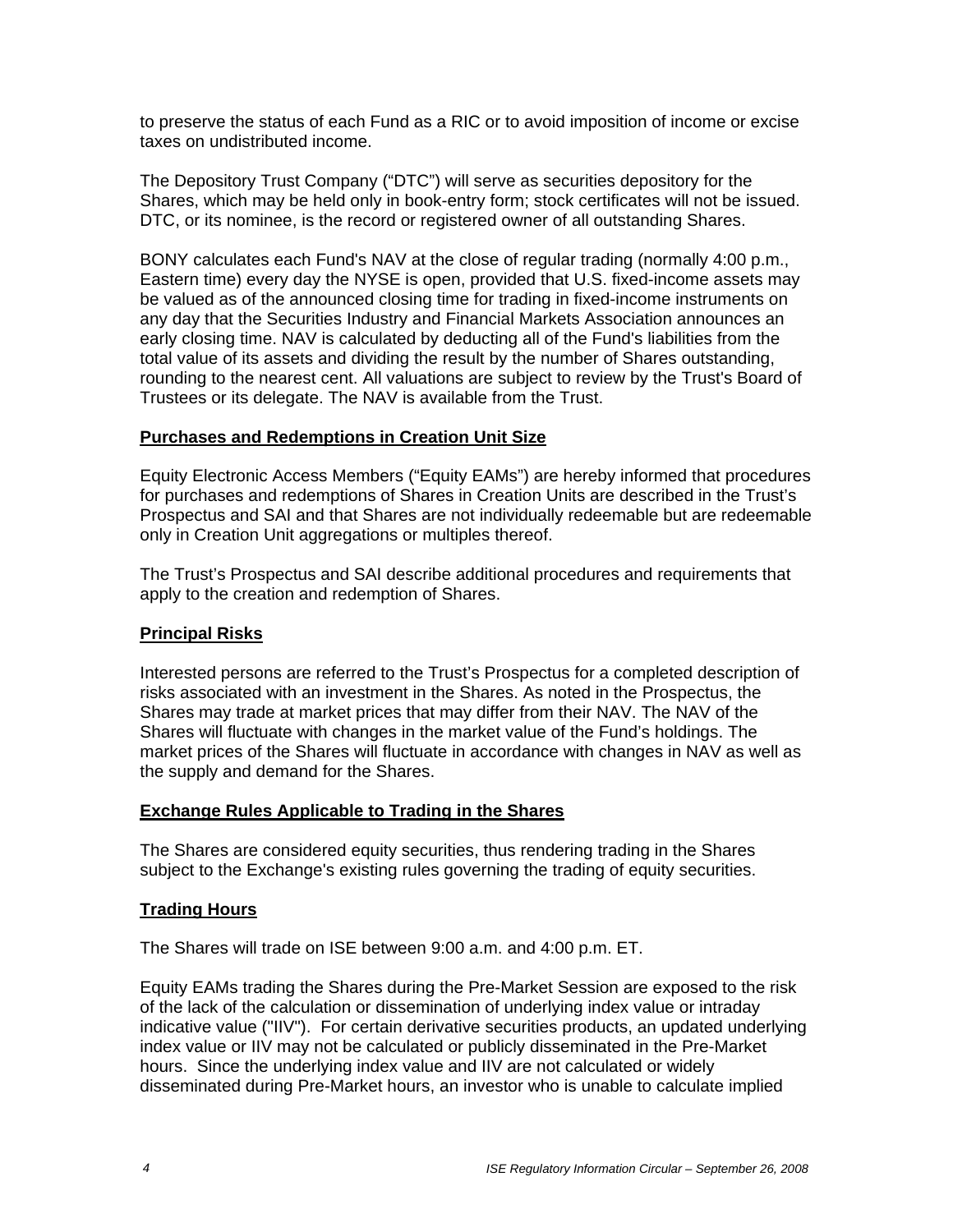values for certain derivative securities products during Pre-Market hours may be at a disadvantage to market professionals.

# **Trading Halts**

ISE will halt trading in the Shares of a Trust in accordance with ISE Rule 2101(a)(2)(iii). The grounds for a halt under this Rule include a halt by the primary market because it stops trading the Shares and/or a halt because dissemination of the IIV or applicable currency spot price has ceased, or a halt for other regulatory reasons. In addition, ISE will stop trading the Shares of a Trust if the primary market de-lists the Shares.

### **Delivery of a Prospectus**

Pursuant to federal securities laws, investors purchasing Shares must receive a prospectus prior to or concurrently with the confirmation of a transaction. Investors purchasing Shares directly from the Fund (by delivery of the Deposit Amount) must also receive a prospectus.

Prospectuses may be obtained through the Distributor or on the Fund's website. The Prospectus does not contain all of the information set forth in the registration statement (including the exhibits to the registration statement), parts of which have been omitted in accordance with the rules and regulations of the SEC. For further information about the Fund, please refer to the Trust's registration statement.

## **Exemptive, Interpretive and No-Action Relief Under Federal Securities Regulations**

The Commission has issued a letter dated April 4, 2008 (the "No-Action Letter") granting exemptive or no-action relief from certain rules under the Securities Exchange Act of 1934 for the Shares.

# **Regulation M Exemptions**

Under the No-Action Letter, the Fund is exempted from Rule 101 pursuant to paragraph (c)(4) of Rule 101, permitting persons who may be deemed to be participating in a distribution of the Shares to bid for or purchase Shares during their participation in such distribution. The Fund is exempted under Rule 102(d)(4), permitting a Fund to redeem Shares during the continuous offering of Shares.

### **Rule 10b-17 (Untimely Announcement of Record Dates)**

The SEC has granted an exemption from the requirements of Rule 10b-17 that will cover transactions in the Shares.

# **Section 11(d)(1); Rule 11d1-2 (Customer Margin)**

The SEC has taken a no-action position under Section  $11(d)(1)$  that will permit brokerdealers that do not create Shares but engage in both proprietary and customer transactions in such Shares exclusively in the secondary market to extend or maintain or arrange for the extension or maintenance of credit on the Shares, in connection with such secondary market transactions. For broker-dealers that engage in the creation of Shares, the SEC has also taken a no-action position under Rule 11d1-2 that will cover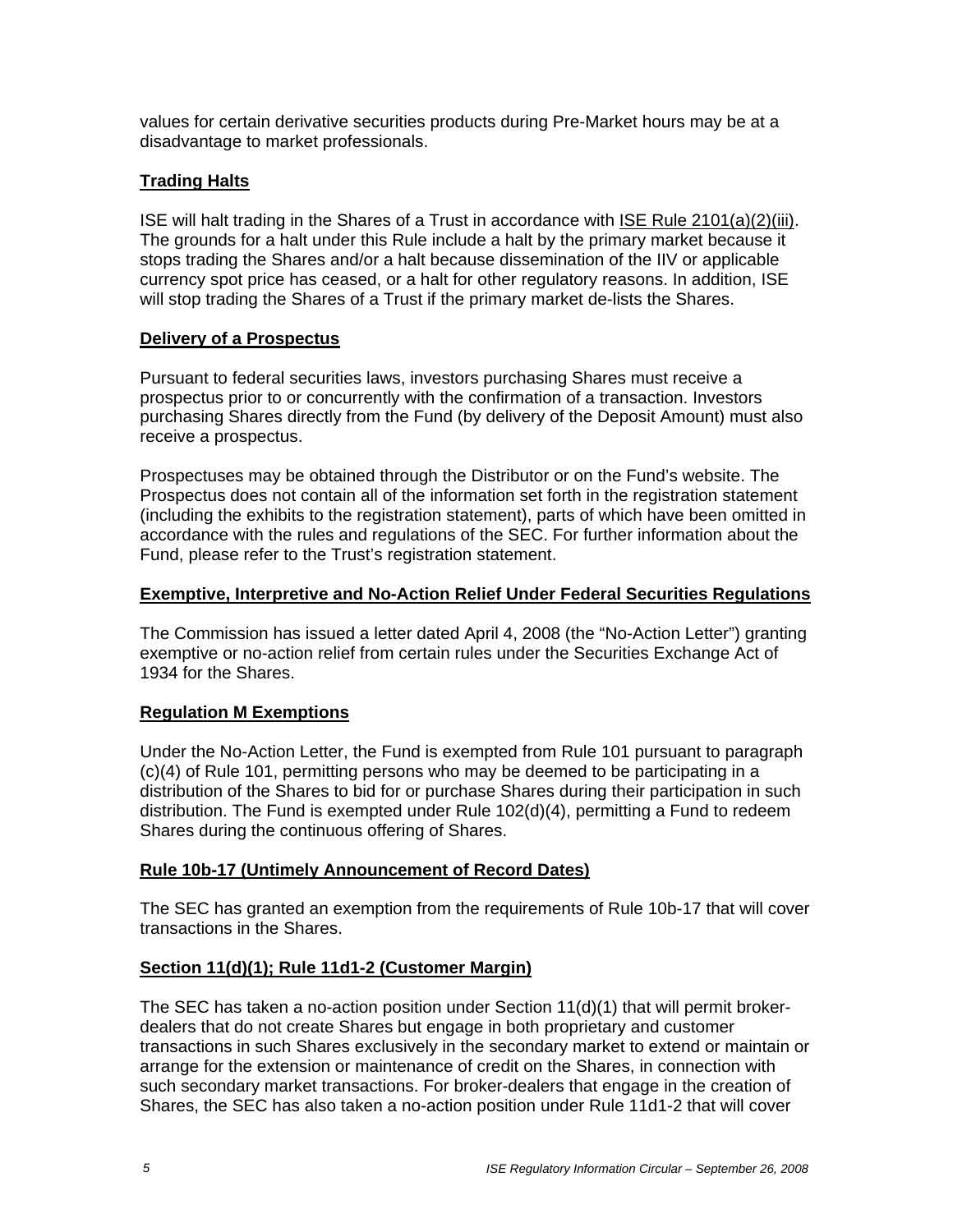the extension or maintenance or the arrangement for the extension or maintenance of credit on the Shares that have been owned by the persons to whom credit is provided for more than 30 days.

### **Rule 15c1-5 and 15c1-6 (Disclosure of Control and Interest in Distributions)**

The SEC has taken a no-action position under Rule 15c1-5 that will permit a brokerdealer to execute transactions in Shares without disclosing any control relationship with an issuer of a component security. In addition, the SEC has taken a no-action position under Rule 15c1-6 that will permit a broker dealer to execute transactions in the Shares without disclosing its participation or interest in a primary or secondary distribution of a component security. ETP Holders are referred to the full text of the No-Action Letter for additional information.

**This Regulatory Information Bulletin is not a statutory Prospectus. Equity EAMs should consult the Trust's Registration Statement, SAI, Prospectus and the Fund's website for relevant information.**